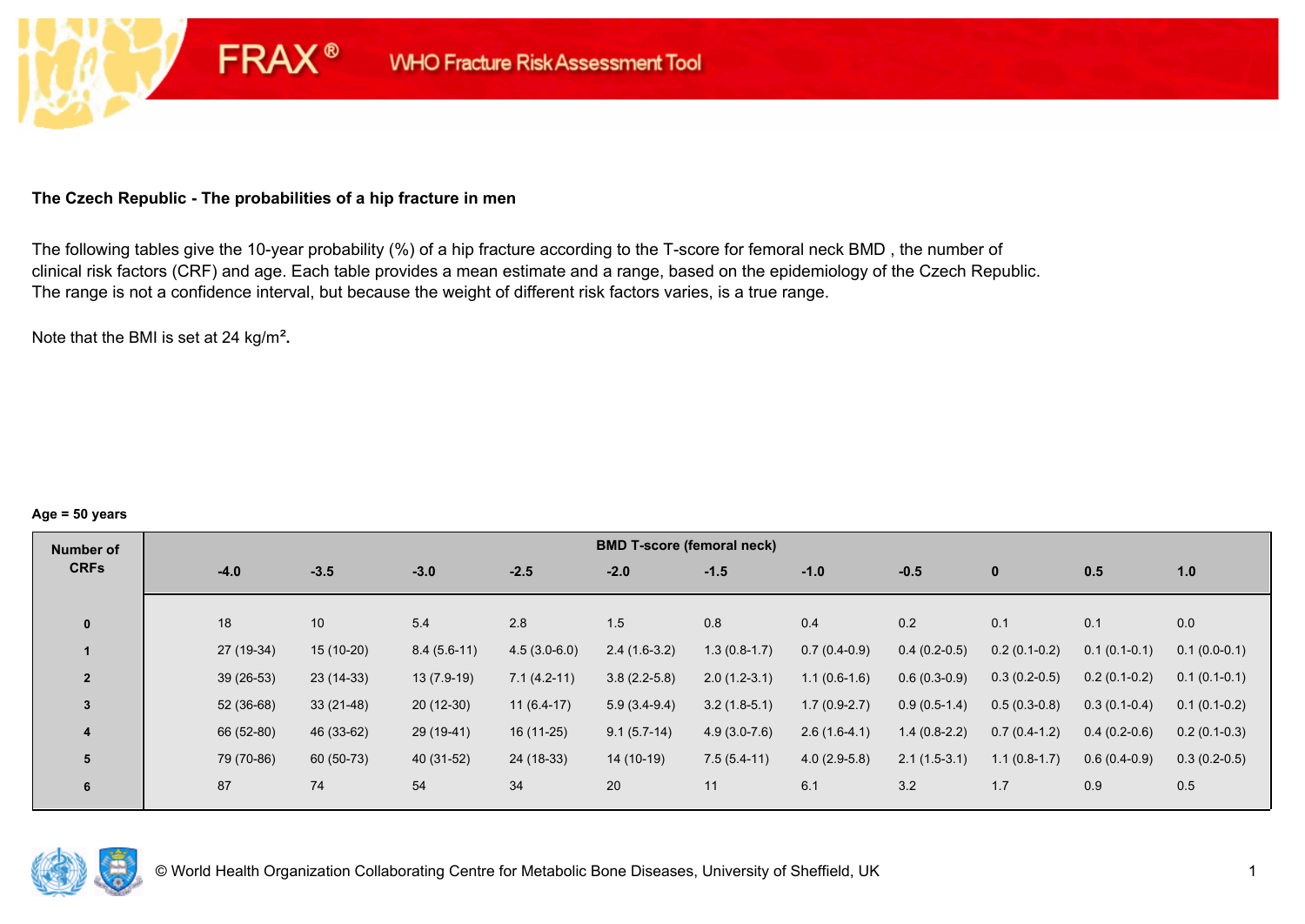# **Age = 55 years**

**FRAX®** 

| Number of      |             |             |               |                | <b>BMD T-score (femoral neck)</b> |                |                |                |                |                |                |
|----------------|-------------|-------------|---------------|----------------|-----------------------------------|----------------|----------------|----------------|----------------|----------------|----------------|
| <b>CRFs</b>    | $-4.0$      | $-3.5$      | $-3.0$        | $-2.5$         | $-2.0$                            | $-1.5$         | $-1.0$         | $-0.5$         | $\bf{0}$       | 0.5            | 1.0            |
| $\mathbf 0$    | 18          | 10          | 5.7           | 3.1            | 1.7                               | 0.9            | 0.5            | 0.3            | 0.2            | 0.1            | 0.1            |
|                | 26 (19-32)  | $15(11-19)$ | $8.8(6.0-11)$ | $4.9(3.3-6.1)$ | $2.7(1.8-3.4)$                    | $1.5(1.0-1.9)$ | $0.8(0.5-1.0)$ | $0.4(0.3-0.6)$ | $0.2(0.2-0.3)$ | $0.1(0.1-0.2)$ | $0.1(0.1-0.1)$ |
| $\overline{2}$ | $37(25-48)$ | $23(15-31)$ | $13(8.4-19)$  | $7.5(4.7-11)$  | $4.2(2.6-6.0)$                    | $2.3(1.4-3.3)$ | $1.3(0.8-1.8)$ | $0.7(0.4-1.0)$ | $0.4(0.2-0.6)$ | $0.2(0.1-0.3)$ | $0.1(0.1-0.2)$ |
| $\mathbf{3}$   | 49 (35-62)  | $32(22-44)$ | $20(12-28)$   | $11(7.0-17)$   | $6.4(3.9-9.7)$                    | $3.6(2.1-5.4)$ | $2.0(1.2-3.0)$ | $1.1(0.6-1.7)$ | $0.6(0.4-0.9)$ | $0.3(0.2-0.5)$ | $0.2(0.1-0.3)$ |
| 4              | 62 (50-74)  | 44 (33-57)  | 28 (20-39)    | $17(11-24)$    | $9.6(6.4-14)$                     | $5.4(3.6-8.2)$ | $3.0(2.0-4.6)$ | $1.6(1.1-2.5)$ | $0.9(0.6-1.4)$ | $0.5(0.3-0.8)$ | $0.3(0.2-0.5)$ |
| 5              | 74 (67-81)  | 57 (49-68)  | $39(32-50)$   | 24 (19-32)     | 14 (11-20)                        | $8.1(6.3-11)$  | $4.5(3.5-6.4)$ | $2.5(1.9-3.6)$ | $1.4(1.1-2.0)$ | $0.8(0.6-1.2)$ | $0.5(0.4-0.7)$ |
| 6              | 82          | 69          | 51            | 34             | 21                                | 12             | 6.8            | 3.8            | 2.1            | $1.2$          | 0.7            |

#### **Age = 60 years**

| Number of      |             |              |                |                | <b>BMD T-score (femoral neck)</b> |                |                |                |                |                |                |
|----------------|-------------|--------------|----------------|----------------|-----------------------------------|----------------|----------------|----------------|----------------|----------------|----------------|
| <b>CRFs</b>    | $-4.0$      | $-3.5$       | $-3.0$         | $-2.5$         | $-2.0$                            | $-1.5$         | $-1.0$         | $-0.5$         | $\mathbf{0}$   | 0.5            | 1.0            |
| $\mathbf{0}$   | 15          | 9.3          | 5.5            | 3.3            | 1.9                               | 1.1            | 0.6            | 0.4            | 0.2            | 0.1            | 0.1            |
|                | $22(16-26)$ | $14(9.8-16)$ | $8.3(5.8-9.8)$ | $5.0(3.4-5.8)$ | $2.9(2.0-3.4)$                    | $1.7(1.2-2.0)$ | $1.0(0.7-1.2)$ | $0.6(0.4-0.7)$ | $0.3(0.2-0.4)$ | $0.2(0.1-0.2)$ | $0.1(0.1-0.2)$ |
| $\overline{2}$ | $31(22-40)$ | $20(14-26)$  | $12(8.2-17)$   | $7.4(4.8-10)$  | $4.4(2.8-6.0)$                    | $2.6(1.7-3.5)$ | $1.5(1.0-2.1)$ | $0.9(0.6-1.2)$ | $0.5(0.3-0.7)$ | $0.3(0.2-0.4)$ | $0.2(0.1-0.3)$ |
| 3              | $42(31-52)$ | 28 (20-37)   | 18 (12-24)     | $11(7.3-15)$   | $6.6(4.3-9.4)$                    | $3.9(2.5-5.6)$ | $2.3(1.5-3.3)$ | $1.3(0.9-2.0)$ | $0.8(0.5-1.2)$ | $0.5(0.3-0.7)$ | $0.3(0.2-0.4)$ |
| 4              | 53 (44-64)  | 38 (29-49)   | 25 (19-34)     | 16 (11-22)     | $9.7(6.9-14)$                     | $5.8(4.1-8.4)$ | $3.4(2.4-5.0)$ | $2.0(1.4-3.0)$ | $1.2(0.8-1.8)$ | $0.7(0.5-1.1)$ | $0.4(0.3-0.7)$ |
| 5              | 64 (59-73)  | 49 (43-59)   | 34 (29-44)     | $22(19-30)$    | $14(12-19)$                       | $8.5(7.0-12)$  | $5.1(4.1-7.0)$ | $3.0(2.4-4.2)$ | $1.8(1.5-2.5)$ | $1.1(0.9-1.5)$ | $0.7(0.5-0.9)$ |
| 6              | 74          | 61           | 45             | 31             | 20                                | 12             | 7.4            | 4.4            | 2.7            | 1.6            | 1.0            |

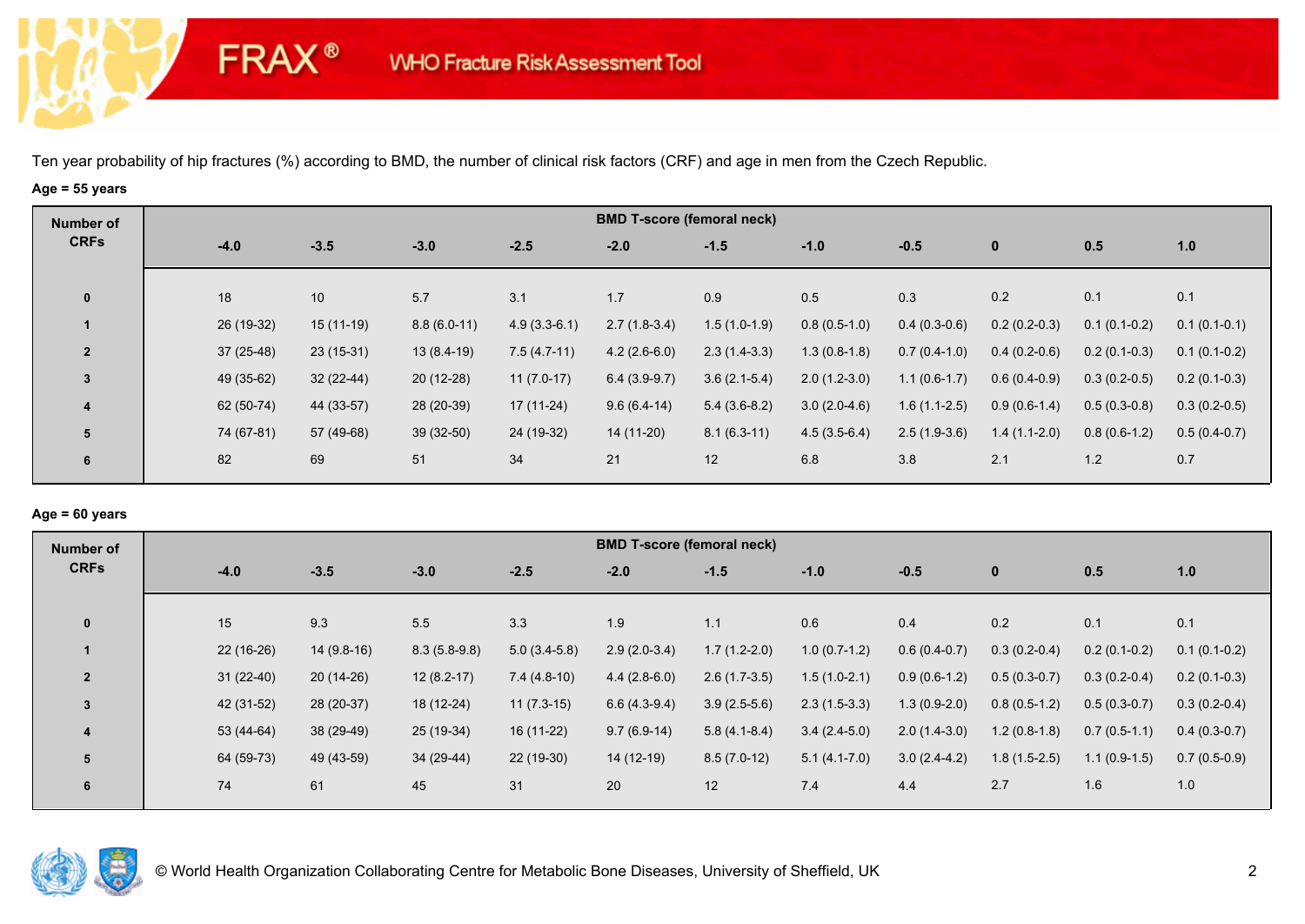# **Age = 65 years**

**FRAX®** 

| Number of      |             |              |                |                |                | <b>BMD T-score (femoral neck)</b> |                |                |                |                |                |
|----------------|-------------|--------------|----------------|----------------|----------------|-----------------------------------|----------------|----------------|----------------|----------------|----------------|
| <b>CRFs</b>    | $-4.0$      | $-3.5$       | $-3.0$         | $-2.5$         | $-2.0$         | $-1.5$                            | $-1.0$         | $-0.5$         | $\bf{0}$       | 0.5            | 1.0            |
| $\mathbf 0$    | 14          | 8.9          | 5.6            | 3.5            | 2.2            | 1.3                               | 0.8            | 0.5            | 0.3            | 0.2            | 0.1            |
|                | $20(15-22)$ | $13(9.3-14)$ | $8.2(5.9-9.3)$ | $5.2(3.7-5.9)$ | $3.2(2.3-3.7)$ | $2.0(1.4-2.3)$                    | $1.2(0.9-1.4)$ | $0.8(0.5-0.9)$ | $0.5(0.4-0.6)$ | $0.3(0.2-0.4)$ | $0.2(0.1-0.2)$ |
| $\overline{2}$ | $27(20-33)$ | 18 (13-23)   | $12(8.2-15)$   | $7.5(5.2-9.7)$ | $4.8(3.2-6.1)$ | $3.0(2.0-3.9)$                    | $1.8(1.2-2.4)$ | $1.2(0.8-1.5)$ | $0.7(0.5-1.0)$ | $0.5(0.3-0.6)$ | $0.3(0.2-0.4)$ |
| $\overline{3}$ | $36(28-44)$ | 25 (19-32)   | 17 (12-22)     | $11(7.8-14)$   | $6.9(4.9-9.2)$ | $4.4(3.0-5.9)$                    | $2.7(1.9-3.7)$ | $1.7(1.2-2.3)$ | $1.1(0.8-1.5)$ | $0.7(0.5-1.0)$ | $0.4(0.3-0.6)$ |
| 4              | 45 (38-54)  | $33(27-42)$  | $23(18-30)$    | $15(12-21)$    | $9.9(7.6-14)$  | $6.3(4.8-8.8)$                    | $4.0(3.0-5.6)$ | $2.5(1.9-3.5)$ | $1.6(1.2-2.3)$ | $1.0(0.8-1.5)$ | $0.7(0.5-0.9)$ |
| 5              | $55(51-63)$ | 43 (39-51)   | $31(27-39)$    | 21 (19-27)     | $14(12-18)$    | $9.0(7.8-12)$                     | $5.7(4.9-7.8)$ | $3.6(3.1-5.0)$ | $2.3(2.0-3.2)$ | $1.5(1.3-2.1)$ | $1.0(0.8-1.3)$ |
| 6              | 64          | 52           | 40             | 28             | 19             | 13                                | 8.2            | 5.2            | 3.4            | 2.2            | 1.4            |

# **Age = 70 years**

| Number of      | <b>BMD T-score (femoral neck)</b> |             |               |                |                |                |                |                |                |                |                |  |  |
|----------------|-----------------------------------|-------------|---------------|----------------|----------------|----------------|----------------|----------------|----------------|----------------|----------------|--|--|
| <b>CRFs</b>    | $-4.0$                            | $-3.5$      | $-3.0$        | $-2.5$         | $-2.0$         | $-1.5$         | $-1.0$         | $-0.5$         | $\mathbf{0}$   | 0.5            | 1.0            |  |  |
|                |                                   |             |               |                |                |                |                |                |                |                |                |  |  |
|                |                                   |             |               |                |                |                |                |                |                |                |                |  |  |
|                | $20(18-26)$                       | $14(13-18)$ | $9.6(8.5-12)$ | $6.5(5.7-8.4)$ | $4.3(3.8-5.6)$ | $2.9(2.5-3.7)$ | $1.9(1.6-2.5)$ | $1.3(1.1-1.7)$ | $0.9(0.7-1.1)$ | $0.6(0.5-0.8)$ | $0.4(0.3-0.5)$ |  |  |
| $\overline{2}$ | 29 (25-36)                        | $21(18-27)$ | $15(12-19)$   | $10(8.3-13)$   | $6.9(5.6-9.1)$ | $4.6(3.7-6.1)$ | $3.1(2.5-4.1)$ | $2.1(1.7-2.8)$ | $1.4(1.1-1.9)$ | $0.9(0.8-1.3)$ | $0.6(0.5-0.9)$ |  |  |
| $\overline{3}$ | 40 (33-47)                        | $30(25-37)$ | $22(18-27)$   | 16 (12-19)     | $11(8.4-14)$   | $7.3(5.6-9.2)$ | $4.9(3.8-6.2)$ | $3.3(2.5-4.2)$ | $2.3(1.7-2.9)$ | $1.5(1.2-2.0)$ | $1.0(0.8-1.3)$ |  |  |
| 4              | $51(43-58)$                       | 41 (34-47)  | $31(25-37)$   | $23(18-27)$    | 16 (13-20)     | $11(8.5-14)$   | $7.7(5.7-9.3)$ | $5.2(3.9-6.3)$ | $3.6(2.7-4.4)$ | $2.5(1.8-3.0)$ | $1.7(1.2-2.0)$ |  |  |
| 5              | $61(54-66)$                       | 52 (44-56)  | 42 (35-46)    | $33(26-35)$    | 24 (19-26)     | $17(13-19)$    | $12(9.0-13)$   | $8.2(6.2-9.1)$ | $5.7(4.3-6.4)$ | $3.9(3.0-4.4)$ | $2.7(2.0-3.0)$ |  |  |
| 6              | 70                                | 62          | 53            | 43             | 34             | 25             | 18             | 13             | 8.9            | 6.2            | 4.3            |  |  |
| $\mathbf{0}$   | 13                                | 9.1         | 6.1           | 4.1            | 2.7            | 1.8            | 1.2            | 0.8            | 0.5            | 0.4            | 0.2            |  |  |

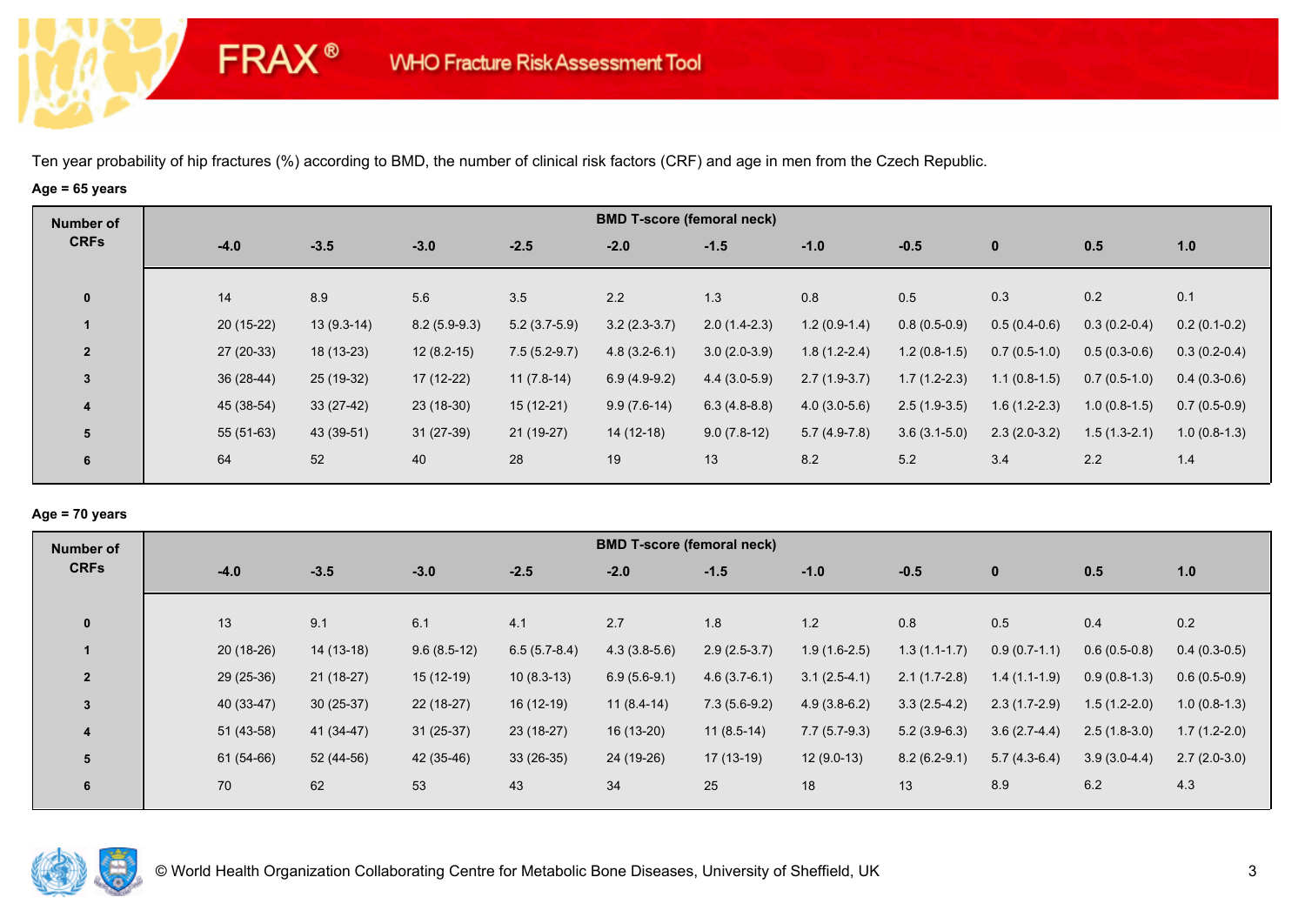# **Age = 75 years**

**FRAX®** 

| Number of      |             |             |              |               |               | <b>BMD T-score (femoral neck)</b> |                |                |                |                |                |
|----------------|-------------|-------------|--------------|---------------|---------------|-----------------------------------|----------------|----------------|----------------|----------------|----------------|
| <b>CRFs</b>    | $-4.0$      | $-3.5$      | $-3.0$       | $-2.5$        | $-2.0$        | $-1.5$                            | $-1.0$         | $-0.5$         | $\bf{0}$       | 0.5            | 1.0            |
| $\mathbf 0$    | 13          | 9.6         | 6.9          | 4.9           | 3.4           | 2.4                               | 1.7            | 1.2            | 0.9            | 0.6            | 0.4            |
|                | $22(17-41)$ | $17(13-33)$ | $12(9.4-25)$ | $9.0(6.7-19)$ | $6.4(4.8-14)$ | $4.6(3.4-9.9)$                    | $3.2(2.4-7.0)$ | $2.3(1.7-5.1)$ | $1.7(1.2-3.7)$ | $1.2(0.9-2.7)$ | $0.9(0.6-1.9)$ |
| $\overline{2}$ | $33(23-52)$ | 26 (17-43)  | $20(13-34)$  | $15(9.4-26)$  | $11(6.7-20)$  | $8.1(4.8-15)$                     | $5.8(3.4-11)$  | $4.2(2.4-7.9)$ | $3.1(1.7-5.8)$ | $2.2(1.2-4.2)$ | $1.6(0.9-3.1)$ |
| 3              | 45 (30-60)  | $37(23-52)$ | $30(18-44)$  | 24 (13-36)    | 18 (9.4-28)   | $13(6.7-21)$                      | $9.8(4.8-16)$  | $7.2(3.5-12)$  | $5.3(2.5-8.7)$ | $3.9(1.8-6.4)$ | $2.8(1.3-4.6)$ |
| 4              | 57 (38-68)  | 49 (31-60)  | 42 (24-52)   | 34 (18-44)    | 27 (13-36)    | 21 (9.9-28)                       | $16(7.1-21)$   | $12(5.2-16)$   | $8.8(3.8-12)$  | $6.5(2.8-8.9)$ | $4.8(2.0-6.5)$ |
| 5              | 67 (48-73)  | 61 (40-67)  | 54 (32-60)   | 46 (25-53)    | 38 (19-44)    | $31(14-36)$                       | 24 (11-28)     | 18 (7.8-22)    | $14(5.8-16)$   | $11(4.2-12)$   | $7.8(3.1-9.1)$ |
| 6              | 76          | 71          | 65           | 58            | 50            | 42                                | 34             | 27             | 21             | 16             | 12             |

#### **Age = 80 years**

| Number of      |             |             |              |               |               | <b>BMD T-score (femoral neck)</b> |                |                |                |                |                |
|----------------|-------------|-------------|--------------|---------------|---------------|-----------------------------------|----------------|----------------|----------------|----------------|----------------|
| <b>CRFs</b>    | $-4.0$      | $-3.5$      | $-3.0$       | $-2.5$        | $-2.0$        | $-1.5$                            | $-1.0$         | $-0.5$         | $\mathbf{0}$   | 0.5            | 1.0            |
| $\mathbf{0}$   | 13          | 9.7         | 7.4          | 5.5           | 4.1           | 3.1                               | 2.3            | 1.7            | 1.3            | 1.0            | 0.8            |
|                |             |             |              |               |               |                                   |                |                |                |                |                |
|                | $21(16-39)$ | 16 (12-32)  | $13(9.5-26)$ | $9.8(7.2-21)$ | $7.5(5.4-16)$ | $5.6(4.0-12)$                     | $4.2(3.0-9.3)$ | $3.3(2.3-7.2)$ | $2.5(1.7-5.6)$ | $1.9(1.3-4.3)$ | $1.4(1.0-3.2)$ |
| $\overline{2}$ | $30(20-49)$ | $25(16-42)$ | $20(12-35)$  | 16 (9.4-28)   | $12(7.1-23)$  | $9.6(5.4-18)$                     | $7.3(4.0-14)$  | $5.7(3.1-11)$  | $4.4(2.4-8.3)$ | $3.4(1.8-6.4)$ | $2.6(1.4-5.0)$ |
| $\overline{3}$ | 41 (26-57)  | $35(21-50)$ | 29 (17-43)   | 24 (13-37)    | 19 (9.9-30)   | $15(7.5-24)$                      | $12(5.7-19)$   | $9.4(4.4-15)$  | $7.3(3.4-12)$  | $5.7(2.6-9.6)$ | $4.4(2.0-7.4)$ |
| 4              | $52(33-64)$ | 46 (27-58)  | 40 (22-51)   | $34(17-45)$   | 28 (14-38)    | $23(11-31)$                       | $18(8.1-25)$   | $15(6.3-21)$   | $12(4.9-17)$   | $9.2(3.8-13)$  | $7.1(2.9-10)$  |
| 5              | 63 (42-69)  | 57 (36-64)  | 51 (30-58)   | 45 (24-51)    | 38 (19-44)    | $32(15-37)$                       | 26 (12-31)     | $22(9.3-26)$   | $18(7.3-21)$   | $14(5.7-17)$   | $11(4.4-13)$   |
| 6              | 72          | 67          | 62           | 56            | 49            | 43                                | 36             | 31             | 26             | 21             | 17             |
|                |             |             |              |               |               |                                   |                |                |                |                |                |